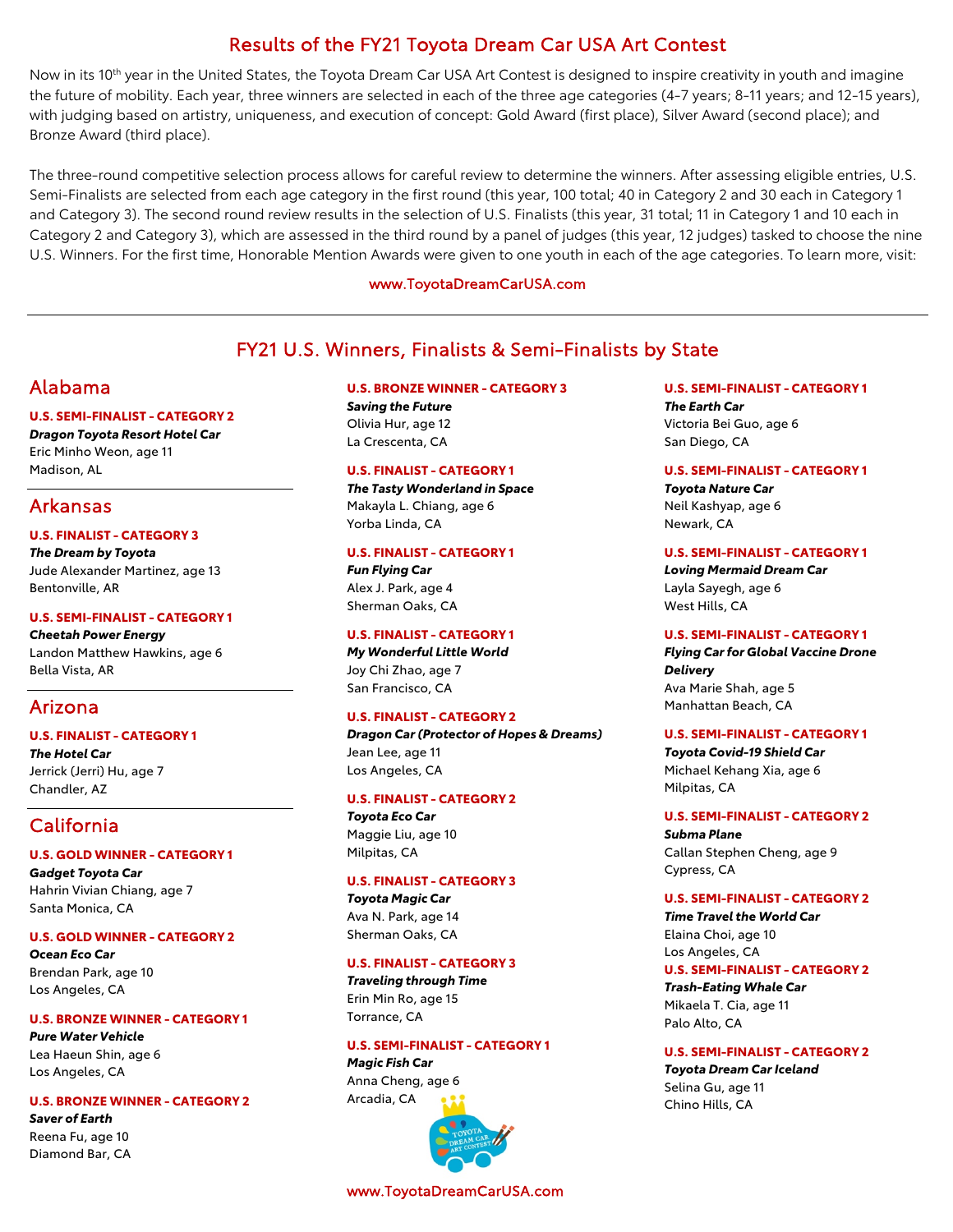#### **U.S. SEMI -FINALIST - CATEGORY 2**

*Perfect Chaos: The Musical* Brandon Lee, age 10 La Canada, CA

#### **U.S. SEMI -FINALIST - CATEGORY 2**

*Home Sweet Swan Car* Sue Lee, age 9 Los Angeles, CA

**U.S. SEMI -FINALIST - CATEGORY 2**

*Space Disney World* Aden Li, age 10 Alhambra, CA

#### **U.S. SEMI -FINALIST - CATEGORY 2**

*The Whale Bus to the Future* Rebecca Liu, age 9 Santa Clara, CA

#### **U.S. SEMI -FINALIST - CATEGORY 2**

*World's Best Eco -Friendly Car* Shrijani Nakshatra Padmanabhan, age 8 Folsom, CA

#### **U.S. SEMI -FINALIST - CATEGORY 2**

*Car That Gives* Alexandra Park, age 8 Los Angeles, CA

#### **U.S. SEMI -FINALIST - CATEGORY 2**

*The Virus Terminator Car* Cindy Katherine Xu, age 9 Milpitas, CA

#### **U.S. SEMI -FINALIST - CATEGORY 2**

*Toyota Tiger Space Station* Oliver Hao Cheng Yan, age 10 Upland, CA

#### **U.S. SEMI -FINALIST - CATEGORY 2**

*Hope Tree Car* Boyi Yu, age 8 Fremont, CA

#### **U.S. SEMI -FINALIST - CATEGORY 3**

*Photograph Car* Irene Baek, age 14 Rancho Palos Verdes, CA

#### **U.S. SEMI -FINALIST - CATEGORY 3**

*Quinticles* Yaena Chun, age 15 Torrance, CA

#### **U.S. SEMI -FINALIST - CATEGORY 3**

*My Happy Place Toyota Car* Ashlyn Serim Kim, age 12 Los Angeles, CA

## **U.S. SEMI -FINALIST - CATEGORY 3**

*Dream in Space Car* Kayla Kim, age 15 Torrance, CA

#### **U.S. SEMI -FINALIST - CATEGORY 3**

*The Spirit of the Shachihoko* Isabella Marie Medici, age 15 Temecula, CA

### **U.S. SEMI -FINALIST - CATEGORY 3**

*Ride to Fantasy Car* Siona Shah, age 13 Fremont, CA

#### **U.S. SEMI -FINALIST - CATEGORY 1**

*The Flying Squirrel Camper* Makayla L. Chiang, age 6 Yorba Linda, CA

## Colorado

### **U.S. SEMI -FINALIST - CATEGORY 1**

*FLOW Vehicle* James Kai Waanders, age 7 Aspen, CO

### Florida

### **U.S. SILVER WINNER - CATEGORY 3**

*Fly Higher with Toyota* Jiawei (Jery) Chen, age 14 Montverde, FL

#### **U.S. SEMI -FINALIST - CATEGORY 1**

*Manatee Hospital Car* Mila Rajaa Das, age 7 Jacksonville, FL

#### **U.S. SEMI -FINALIST - CATEGORY 1**

*Toyota Spaceship Dream Car* Ayansh Mehta, age 6 Sanford, FL

#### **U.S. SEMI -FINALIST - CATEGORY 2**

*Dolphin Animal Rescue Car* Myka Sherlu Das, age 10 Jacksonville, FL

#### **U.S. SEMI -FINALIST - CATEGORY 2**

*Toyota Turtle* Divya Malini Patel, age 9 Wellington, FL

## Georgia

### **U.S. FINALIST - CATEGORY 1**

*Paradise* Zhousihan Huang, age 5 Bogart, GA

#### **U.S. FINALIST - CATEGORY 1**

*Dream Car* Olivia Xu, age 4 Duluth, GA

#### **U.S. SEMI -FINALIST - CATEGORY 1**

*Toyota Timeless Waterpark* Lucas Chen Yang, age 5 Alpharetta, GA

#### **U.S. SEMI -FINALIST - CATEGORY 3**

*Escape from Decay* Elaine Zhang, age 13 Cumming, GA

## Illinois

## **U.S. FINALIST - CATEGORY 3**

*Connections of the Worlds* Shirley Xiao Gao, age 14 Batavia, IL

#### **U.S. SEMI -FINALIST - CATEGORY 2**

*Heart Power Universe Clean Car* Jaya Wong, age 9 Hinsdale, IL

#### **U.S. SEMI -FINALIST - CATEGORY 2**

*Leaf Around the World Car* Leah Wong, age 9 Hinsdale, IL

### Indiana

**U.S. SEMI -FINALIST - CATEGORY 3** *Galaxy Car* Alexander Skiles Long, age 14 Pendleton, IN

## Massachusetts

## **U.S. SILVER WINNER - CATEGORY 1** *Disinfection Vehicle*

Allison Xinyu Yi, age 6 Wellesley, MA

## Michigan

## **HONORABLE MENTION - CATEGORY 1**

*Moon Car* Olivia Yoo, age 7 South Lyon, MI

#### **U.S. SEMI -FINALIST - CATEGORY 2**

*Theme Park Car* Eunah Kim, age 10 West Bloomfield, MI

#### **U.S. SEMI -FINALIST - CATEGORY 2**

*Toyota Toy Car* Nathan Yoo, age 10 South Lyon, MI

## North Carolina

**U.S. FINALIST - CATEGORY 2** *Santa Gift Car* Avni Reddy Choudepally, age 10 Cary, NC

#### **U.S. SEMI -FINALIST - CATEGORY 3**

*Freedom Flight Car* Aditya Bharti, age 12 Cary, NC

#### **U.S. SEMI -FINALIST - CATEGORY 3**

*Curative Car* Samantha Kate Marsans, age 15 Apex, NC



www.ToyotaDreamCarUSA.com